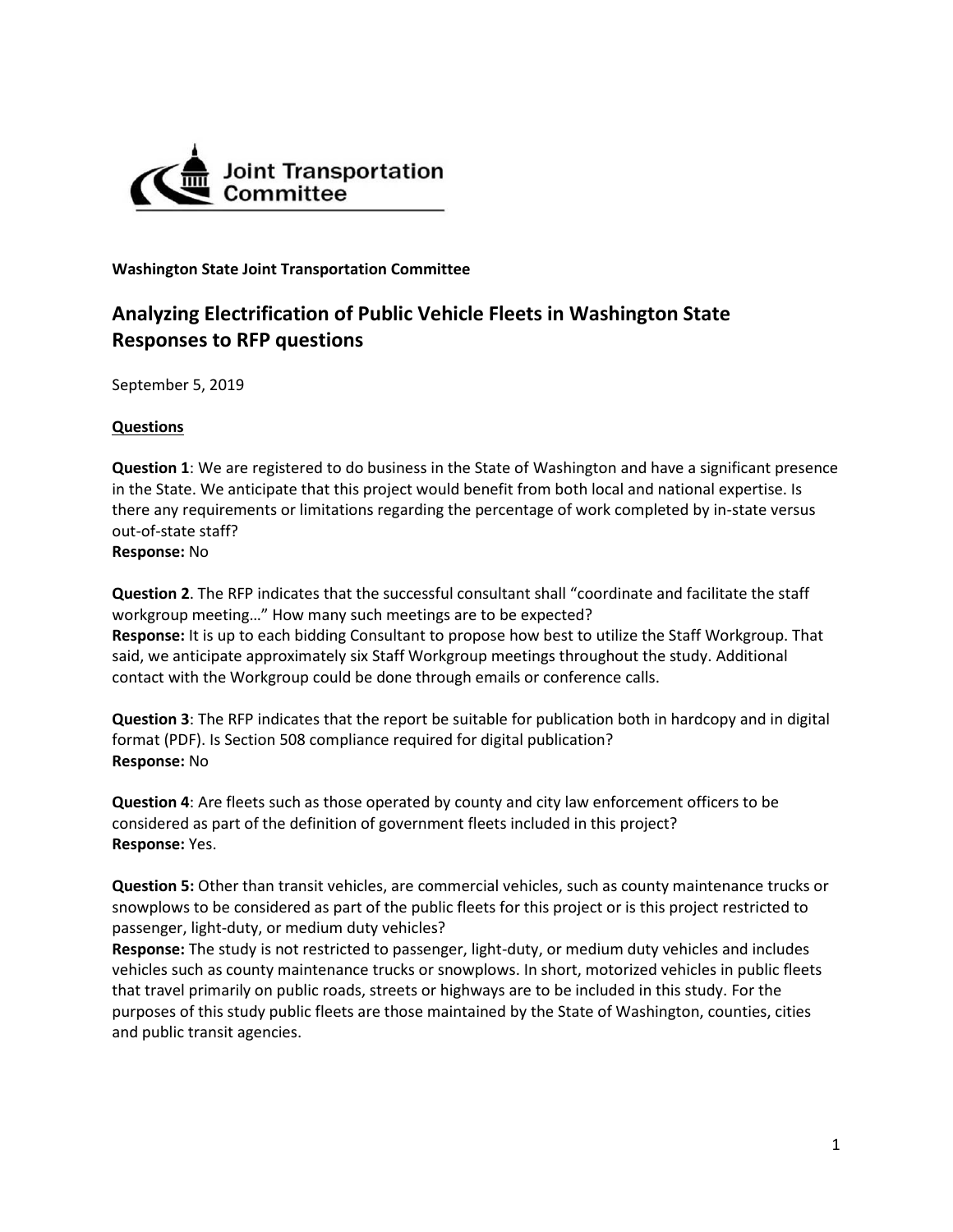**Question 6**: There are two items labeled as Task 6 in the RFP. Should we assume that "Coordinate with Staff Working Group" should be Task 7, and all tasks thereafter should shift up by one? **Response:** Yes

**Question 7:** Please advise as to whether meetings between the consultant and the Staff Workgroup meetings can include web conference calls in addition to in-person meetings. **Response:** Yes, in person meetings are generally preferable but web conference calls are also acceptable.

**Question 8:** The budget proviso sets aside \$450,000 for the study, but the maximum project budget in Section X. is \$435,000. Is the additional \$15,000 allocated for other study costs? If so, we want to be sure to exclude these from our cost estimates.

**Response:** The budget in your proposal should not exceed \$435,000.

**Question 9:** The proposal format asks for "three references with whom your firm and the proposed Consultant Project Manager has done similar work." Is it required that all three references have worked with the proposed Consultant Project Manager or can some references have worked with other members of the project team?

**Response:** It is acceptable to include references who have worked with other members of the project team.

**Question 10:** Will the JTC help connect the consultant with appropriate contacts at the various agencies to facilitate data collection?

**Response:** Yes, the JTC and members of the Staff Workgroup can assist in providing agency contacts.

**Question 11**: Does the JTC have a preferred format for the inventory database? **Response:** Microsoft Excel is the preferred format, but other formats would be considered.

**Question 12**: Should the fleet inventory include all vehicle classes? Should some vehicle classes be excluded? Should the inventory include only light duty vehicles?

**Response:** The inventory should not be restricted to light-duty vehicles. In short, motorized vehicles in public fleets that travel primarily on public roads, streets or highways are to be included in the inventory. For the purposes of this study public fleets are those maintained by the State of Washington, counties, cities and public transit agencies.

**Question 13:** Are any other 'local' governments intended to be included for study, such as port districts or authorities, water-sewer districts, fire districts, public utility districts, school districts, community college districts, hospital districts, or transportation districts?

**Response**: No, except for public community and technical colleges which are part of the State of Washington.<https://www.sbctc.edu/our-colleges/explore-colleges/default.aspx>

**Question 14:** Are tribal governments intended to be included for the study? **Response**: No

**Question 15:** Would you please provide an alternate address, without a P.O. Box, where we can ship our submission to? Unfortunately, FedEx and UPS do not deliver P.O. Boxes. **Response:** Joint Transportation Committee, 606 Columbia Street NW, Suite 105, Olympia, WA 98501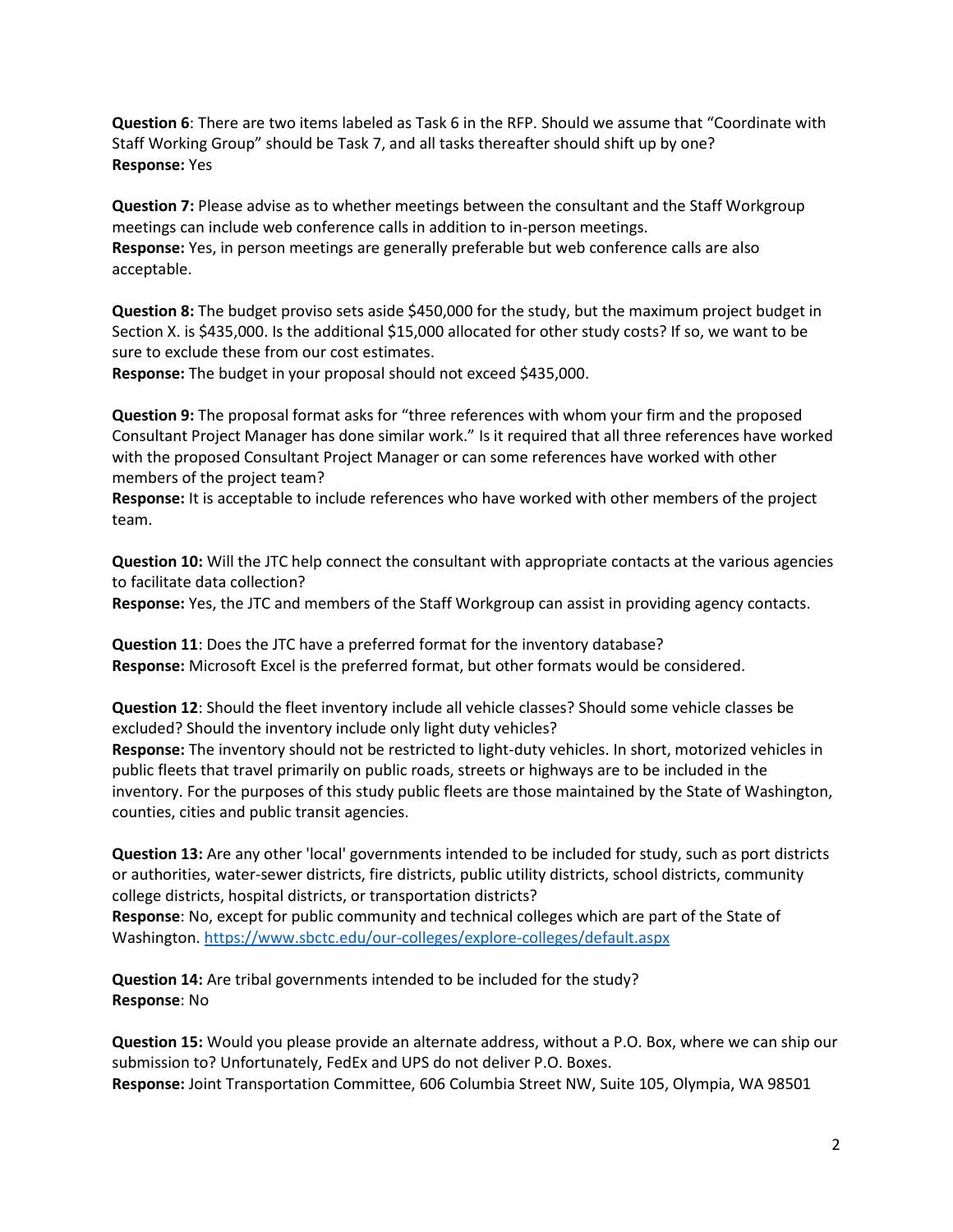**Question 16**: Task 1 sets a minimum of the number of cities for each population category that should be included in the sample. Does the JTC expect the inventory to include all 39 counties and 32 public transit agencies?

**Response**: Yes

**Question 17**: The RFP does not establish a frequency of the Consultant's meetings with the Staff Workgroup. Is there a desire for a certain frequency of meetings (e.g. monthly), or is this up to the Consultant, Staff Workgroup, and the JTC contact to determine?

**Response**: It is up to each bidding Consultant to propose how best to utilize the Staff Workgroup. That said, we anticipate approximately six Staff Workgroup meetings throughout the study. Additional contact with the Workgroup could be done through emails or conference calls.

**Question 18**: Does the JTC have an approximate target length for the final report? **Response**: No

**Question 19**: Is there a page limit for the Management Approach? **Response**: No

**Question 20**: There are two Task 6s in the Scope of Work. Should we renumber the tasks 1-9? **Response**: Yes

**Question 21**: Is there a minimum requirement for margin size? **Response**: No

**Question 22**: Are appendices permitted for items such as resumes, work samples, and detailed project schedule? **Response**: Yes

**Question 23**: For Task 3, what constitutes "substantial conversion" of existing vehicles in the fleet to electric?

**Response**: This term is not defined in the budget proviso for this study. The consultant will need to propose a definition or work with the JTC and the Staff Workgroup to define "substantial conversion."

**Question 24**: For the review in Task 2 and the projected conversion in Task 3, is the Consultant considering all fleet vehicles for transit agencies? For example, transit fleets frequently contain service vehicles (e.g. snow plows). Will the Consultant be evaluating whether these service vehicles are suitable for conversion, as well as transit vehicles, such as buses? **Response**: Yes

**Question 25**: Can the electronic copy of the proposal and two samples of previous work be loaded on the same flash drive? **Response**: Yes

**Question 26**: On page 11, the RFP requests three references with whom the proposing firm and the proposed Consultant Project Manager has done similar work. Does the proposed Project Manager need to be involved in all three projects?

**Response:** It is acceptable to include references who have worked with other members of the project team.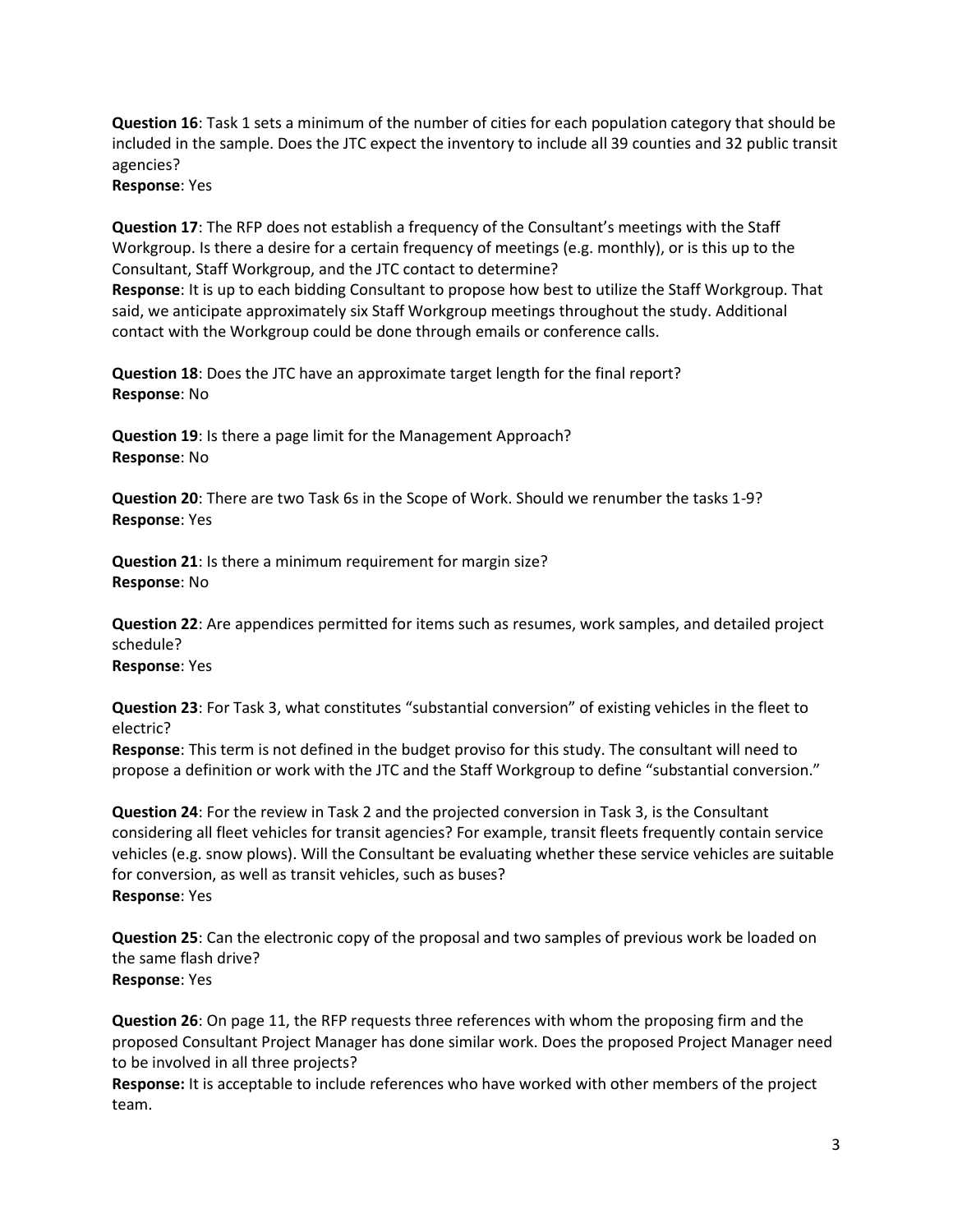**Question 27**: Please define what the selection criteria will be for the RFP: (i.e. Lowest cost, best value…) **Response**: See section XII of the RFP.

**Question 28**: What scoring criteria will be used during evaluation of the proposal? **Response**: See section XII of the RFP.

**Question 29**: Is there an incumbent for this proposal? **Response**: No

**Question 30**: Were any subcontractors engaged to produce the RFP? If so, please identify. **Response**: No subcontractors were engaged to produce the RFP?

**Question 31**: Was there any work performed by a subcontractor prior to this proposal to prepare for this proposal? If so, please identify the subcontractor.

**Response**: No, there was no work done by a subcontractor prior to the release of the RFP for this study.

**Question 32**: Was there any work performed by a subcontractor prior to this proposal to prepare for this proposal? If so, please identify/provide any papers, presentations, or publications generated from this work.

**Response**: No, there was no work done by a subcontractor prior to the release of the RFP for this study.

**Question 33**: Was there any work performed prior to this proposal that can be made available for use in planning work activities? If so, please provide any papers, presentations, or publications generated from this work.

**Response**: See Section IX of the RFP. None of the Helpful Resources provided in the RFP are directly associated with this study but may be helpful in preparing a proposal.

**Question 34**: Please define the stakeholders as identified by the JTC for this work. **Response**: The primary audience for this work is the Executive Committee of the JTC, other legislators and legislative staff. Stakeholders include members of the Staff Workgroup and other parties interested in the electrification of public vehicle fleets in Washington State.

**Question 35**: Is the study interested in incorporation of utilization of heavy-duty and medium-duty electric vehicles such as electric busses and other commercial vehicles? **Response**: Yes

**Question 36**: How many times do you anticipate that the consultant will need to meet in person with the staff work group?

**Response**: It is up to each bidding Consultant to propose how best to utilize the Staff Workgroup. That said, we anticipate approximately six Staff Workgroup meetings throughout the study. Additional contact with the Workgroup could be done through emails or conference calls.

**Question 37**: Do you anticipate the final report should be presented in person? **Response**: As described in Task 8 (incorrectly labelled as Task 7 in the RFP) the consultant will present the Draft Final Report in person at the September 2020 JTC meeting. No additional presentation will be necessary for the Final Report.